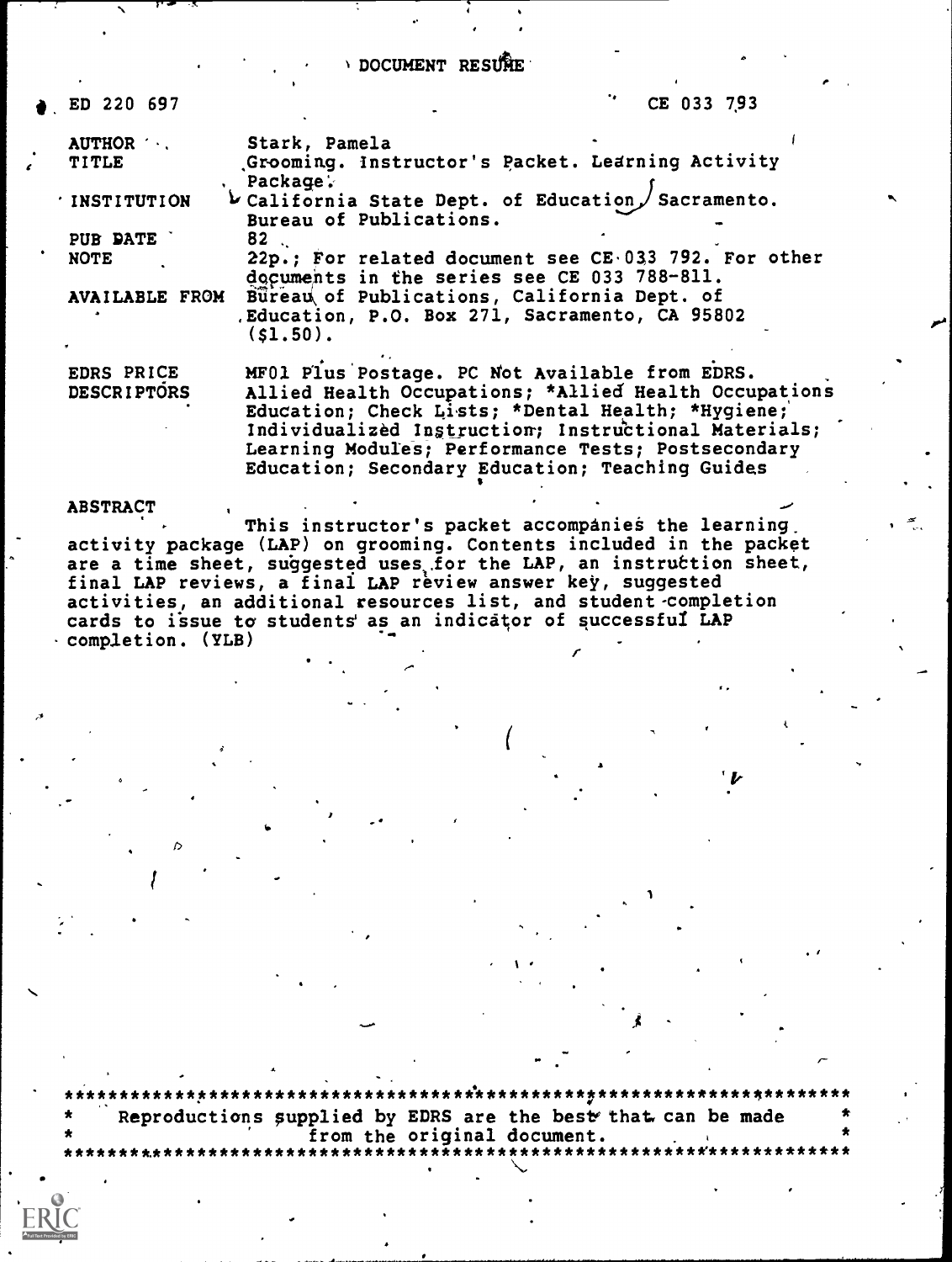Instructor's Racket

# GROOMING



received from the person or organization onginating it Minor changes have been made to improve reproduction quality

**LAP** Learning

ED220697

Points of view or opinions stated in this docu ment do not necessarily represent official NIE

position or policy

Л

M

CALIFORNIA STATE DEPARTMENT OF EDUCATION Wilson Riles, Superintendent of Public Instruction . Sacramento, 1982

"PERMISSION TO REPRODUCE THIS MATERIAL IN MICROFICHE ONLY HAS BEEN GRANTED BY

TO THE EDUCATIONAL RESOURCES **INFORMATION CENTER (ERIC)."**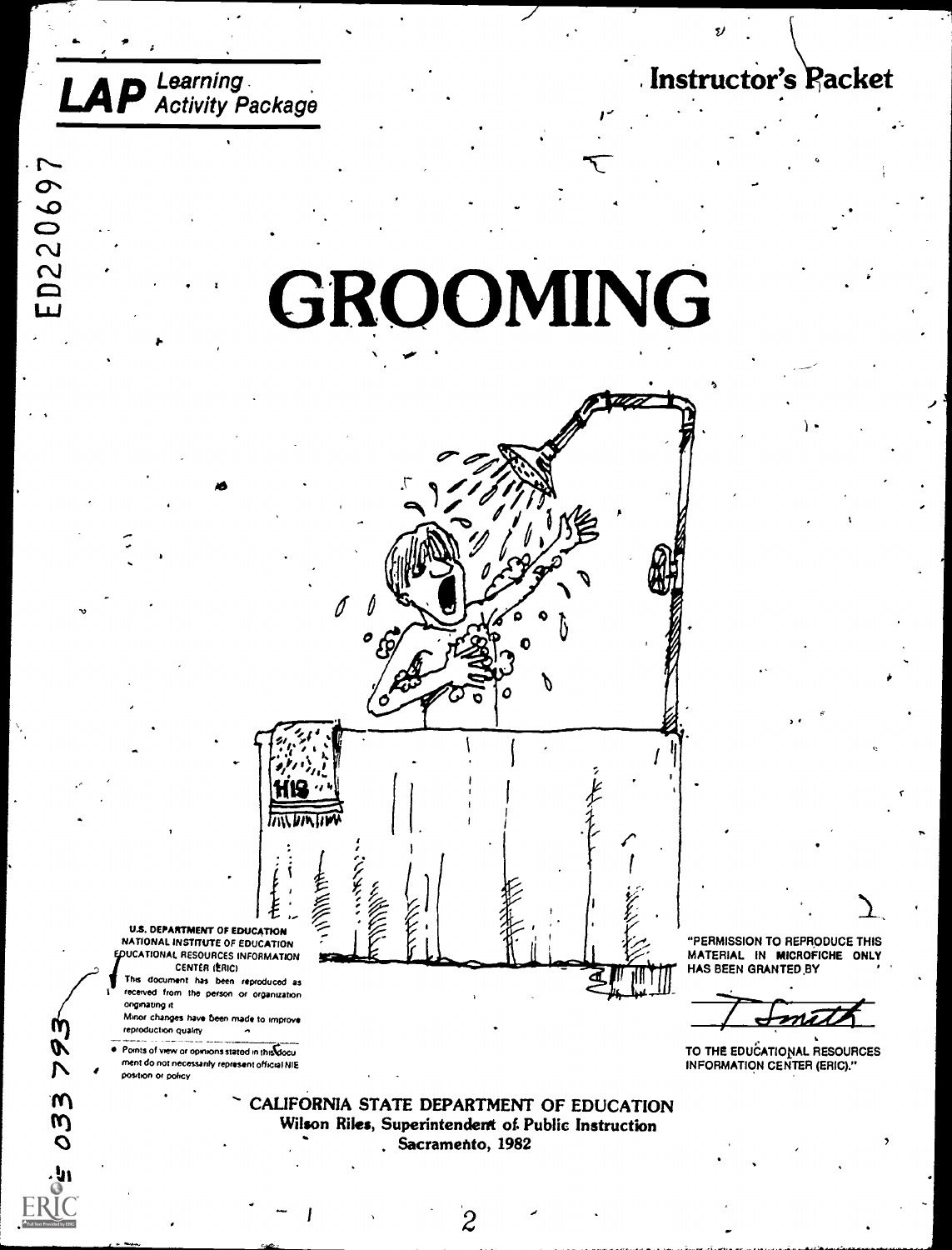# **GROOMING**

PREPARED BY .<br>PAMELA STARK, RDA, CDA INSTRUCTOR, GROSSMONT SCHOOL DISTRICT

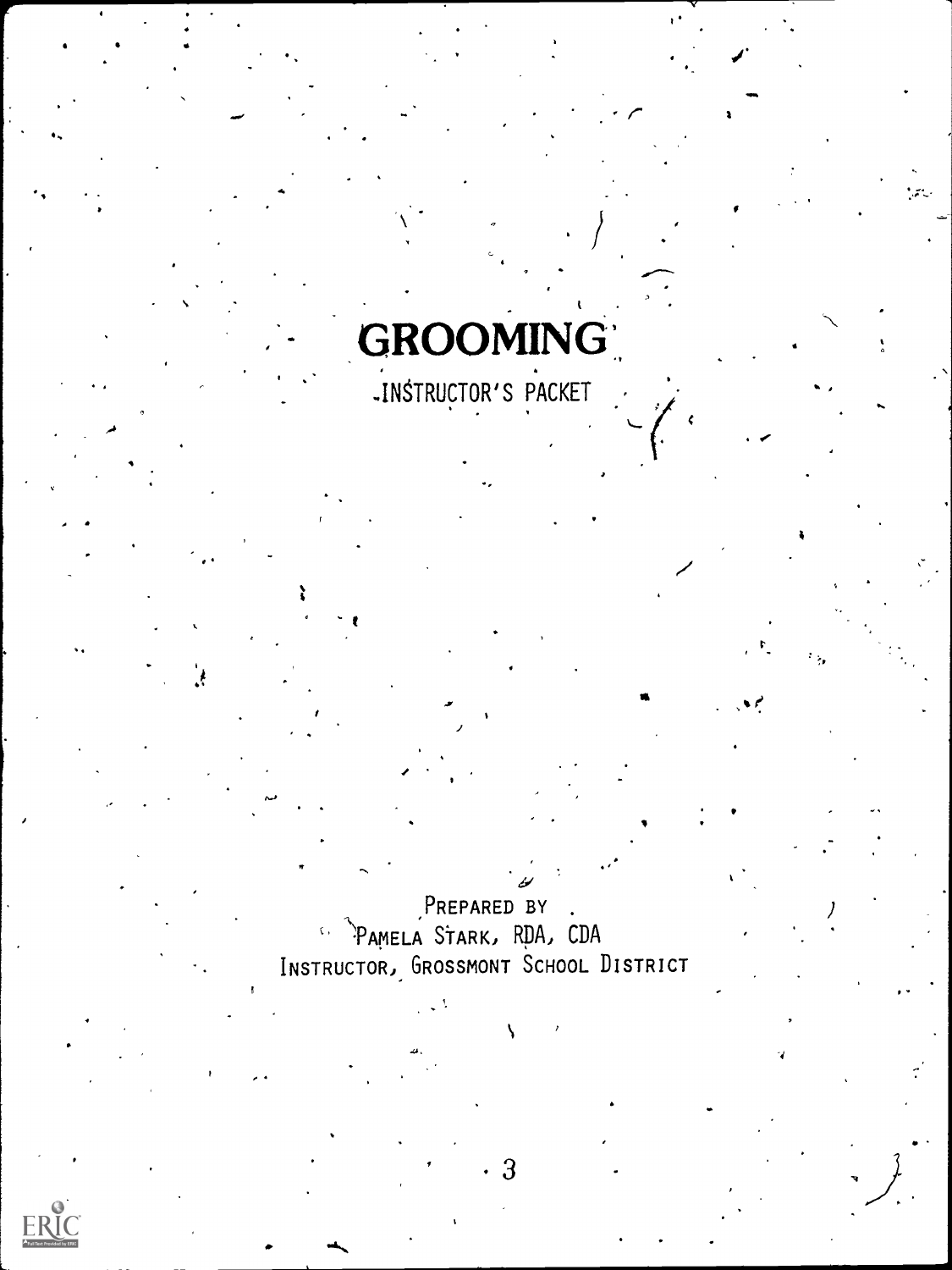/ This learhing activity eackage, which was funded under Public Law 94-482 and Public Law 95-40, was prepared and published - . by the California State Department of Education;721 Capitgl Mall, . Sacramento, CA 95814, anq distributed under the provisions of the Library Distribution Act

1982

 $\mathcal{A}^{\prime}$  and  $\mathcal{A}^{\prime}$ 

 $\beta_i$ 

 $\rightarrow$ 

 $\bullet$  and  $\bullet$ 

 $\overline{z}$ 

,

 $\frac{1}{2}$ 

i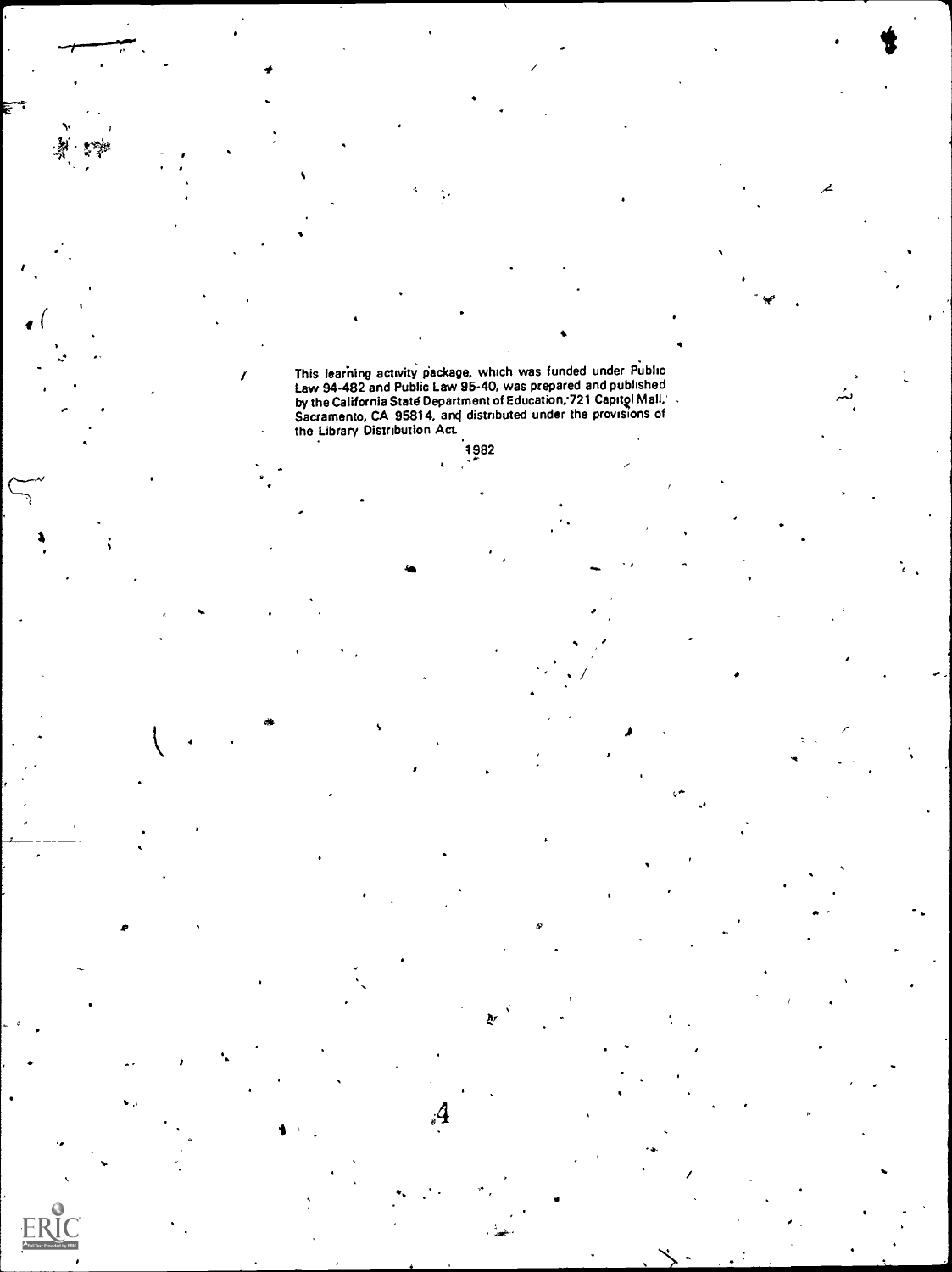Instructors dream of having the time and opportunity to enhance their leaching techniques by developing supportive instructional materials. A first step toward fulfilling this dream has been taken with the completion, and presentation of this year-long project. Twelve learning activity packages (LAPs) have been developed for use in health occupations programs. These LA Ps represent many hours of composing, compiling, pasting, culling, editing, and revising by the four consultant writers. Their dedication, individuality, and expertise are reflected in the final products. Topics were chosen for development by the task force which were versatile and.could be utilized by most health occupation instructors. It is the goal of all  $\phi$ f the members of the task force that you as a health career educator-will utilize these LAPs in the various ways suggested and perchance be motivated to develop more topics of your own following a similar format.

 $\mathcal{L}(\mathcal{L})$  $v_{\rm{max}}$ 

.

;:!:

Without the cooperation, sharing, caring, dnd quality support of the following people and agencies, this project would not have been successful: the warmesi of "thank you's" to:

The Project Coordinator, Vivian Bender The Consultant Authors, Kris Hime, Carolyn Lee, Lillian Runge, and Pamela Stark

The Health Consultant, Beverly Campbell, State Department of Eddcation The Office of the Riverside County Superintendent of Schools, Don Kenny, **Superintendent** 

ΪÜ

Debi Behrens, Secretary, ROP Ginger Davis, Teacher's Aide, ROP Ray House, Director, ROP Terry Lewis, Priming, ROP Don Marshall, Media Technician, ROP James Sangster, Coordinator, ROP

0.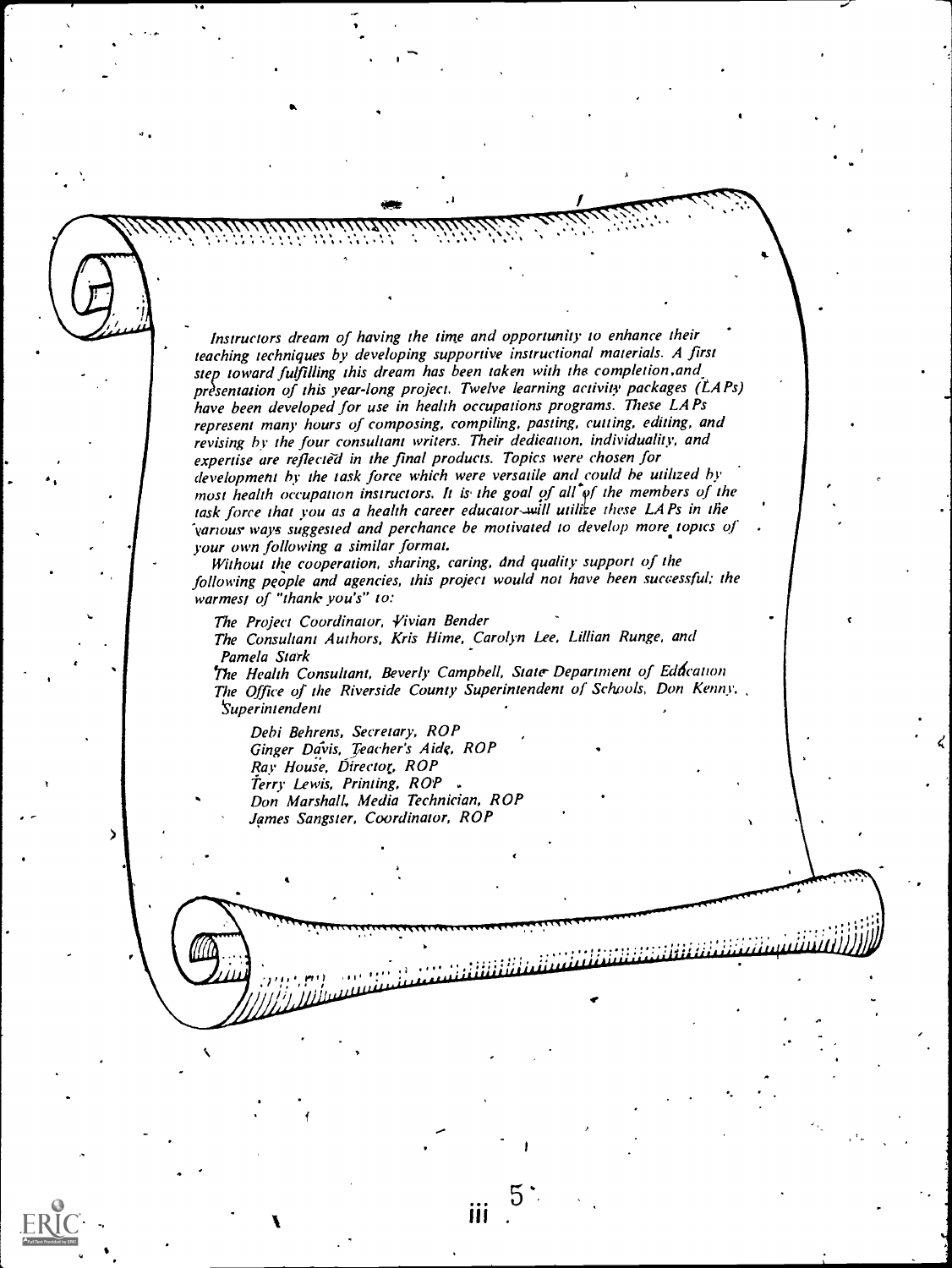## **CONTENTS**

|                                  | <b>PAGE</b> |  |
|----------------------------------|-------------|--|
|                                  |             |  |
|                                  |             |  |
| SUGGESTED USES FOR THE MATERIALS |             |  |
|                                  |             |  |
|                                  |             |  |
|                                  | 1           |  |
|                                  | 11          |  |
|                                  | 13          |  |
|                                  | 14          |  |
|                                  |             |  |
|                                  |             |  |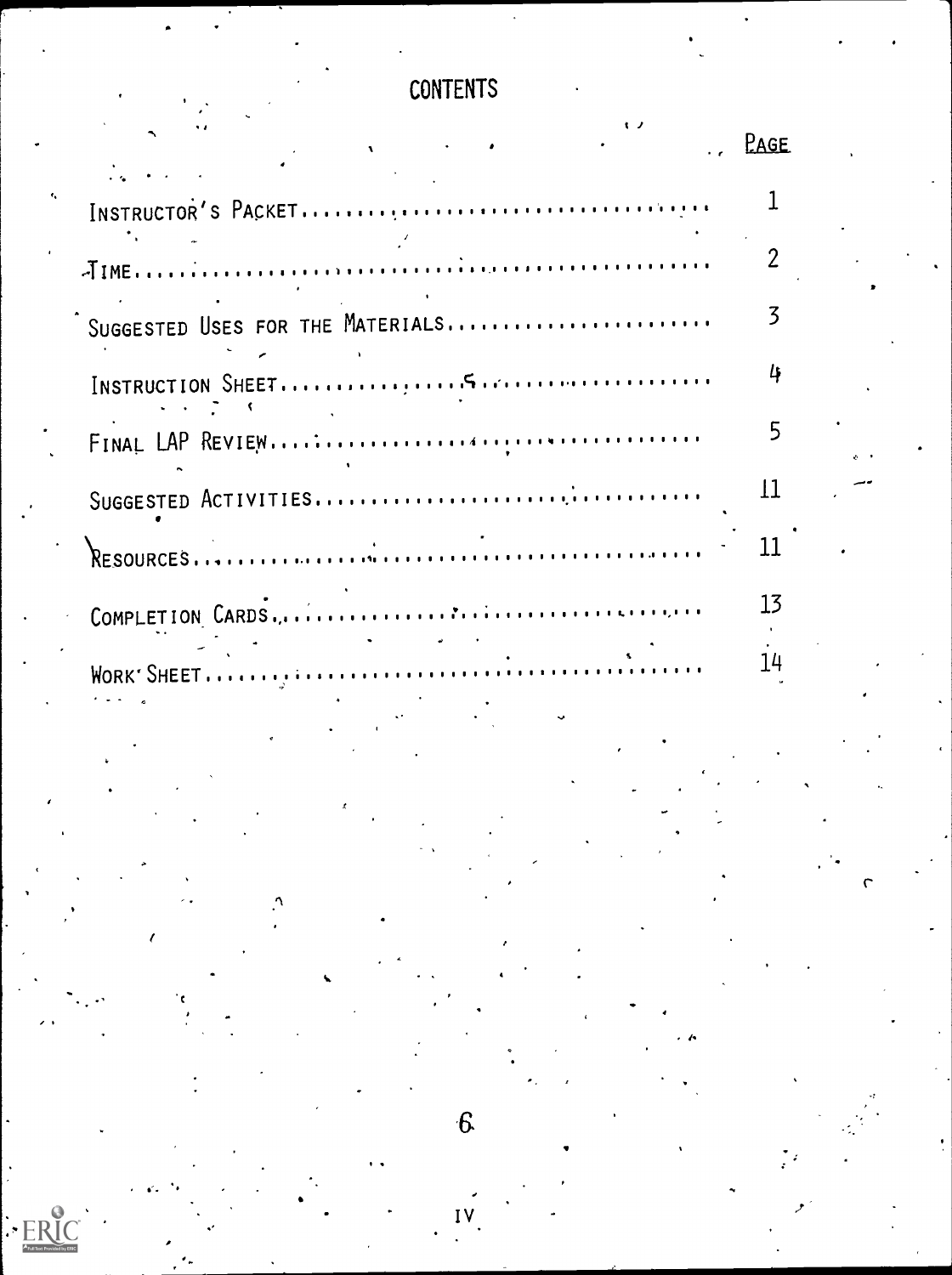#### INSTRUCTOR'S PACKET

 $\begin{pmatrix} 1 & 1 \\ 1 & 1 \end{pmatrix}$ 

 $\mathcal{L} = \begin{bmatrix} 1 \\ 1 \end{bmatrix}$ 

4

 $\bullet$  and  $\bullet$  and  $\bullet$ 

 $\mathbf{v} \in \mathbb{R}$ 

A LAP IS AN INDIVIDUALIZED LEARNING ACTIVITY PACKAGE TO ASSIST THE STUDENT TO ACQUIRE KNOWLEDGE FOR A SPECIFIC TOPIC.

 $\epsilon$ 

 $7 \rightarrow 7$ 

/

 $\epsilon$ 

 $\mathbf{v} = \mathbf{v}$ 

INCLUDED IN THIS PACKET ARE THE FOLLOWING:

1. SUGGESTED USES FOR LAP

2% INSTRUCTION SHEET p.

 $\overline{3}$ . LAP REVIEW

 $\blacksquare$ 

4. LAP REVIEW KEY

5, SUGGESTED ACTIVITY LIST

6.. ADDITIONAL 'RESOURCES

7. STUDENT COMPLETION CARDS

8. STUDENT WORK SHEET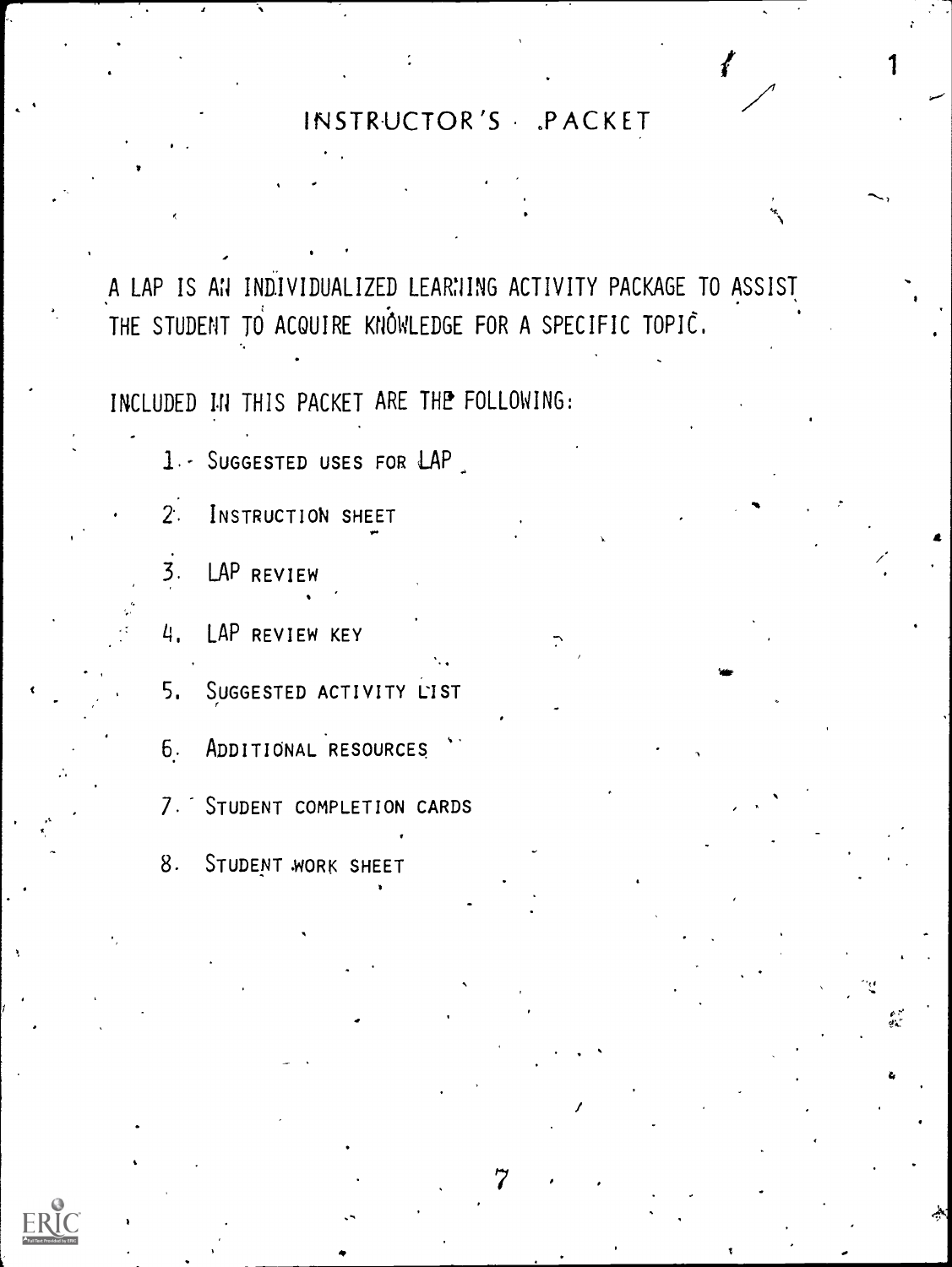TIME REQUIRED WILL VARY WITH EACH STUDENT, BUT THE INSTRUCTOR SHOGLD ALLOW AT LEAST \_\_\_\_\_\_\_\_\_\_\_\_\_\_ MINUTES FOR THE STUDENT TO  $\frac{1}{\sqrt{2}}$ COMPLETE THIS LAP.

TIME -



8



 $\sum_{i=1}^{N}$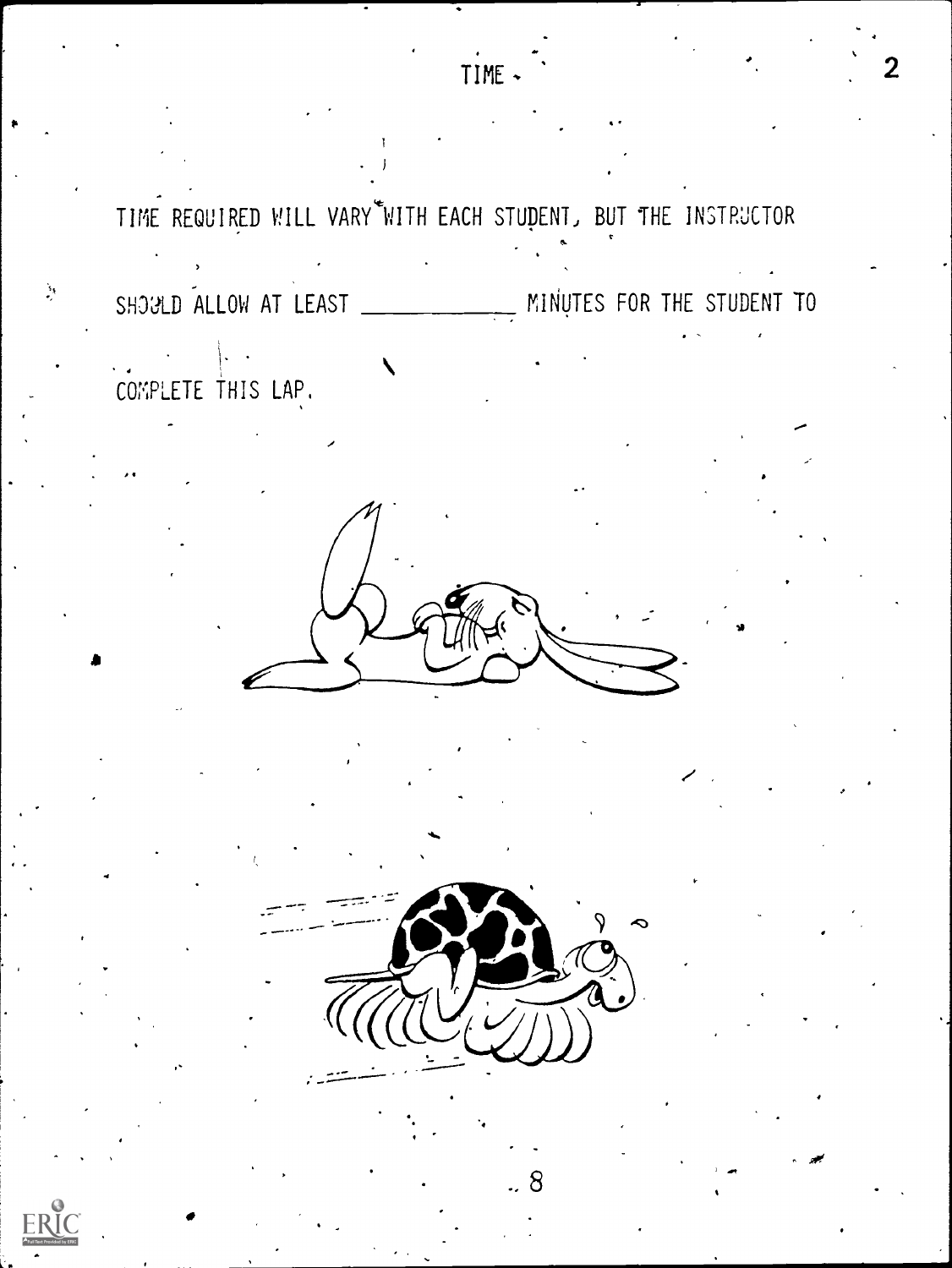SUGGESTED USES FOR THE MATERIALS INCLUDED IN THIS LAP ARE LISTED BELOW:

 $\sim$ 

 $\sim$ 

.14

- 'REVIEW
- EVALUATION
- 4 SPIRIT MASTERS
	- XEROX
	- HANDOUTS
	- REMEDIAL WORK
	- TOPIC CHALLENGE FOR STUDENT
- .OVERHEADS
	- DITTOS
	- :POSTERS'
	- MAKE-UP WORK
- CLASSROOM ACTIVITIES

cs=0'

WELL DONE!

 $\infty$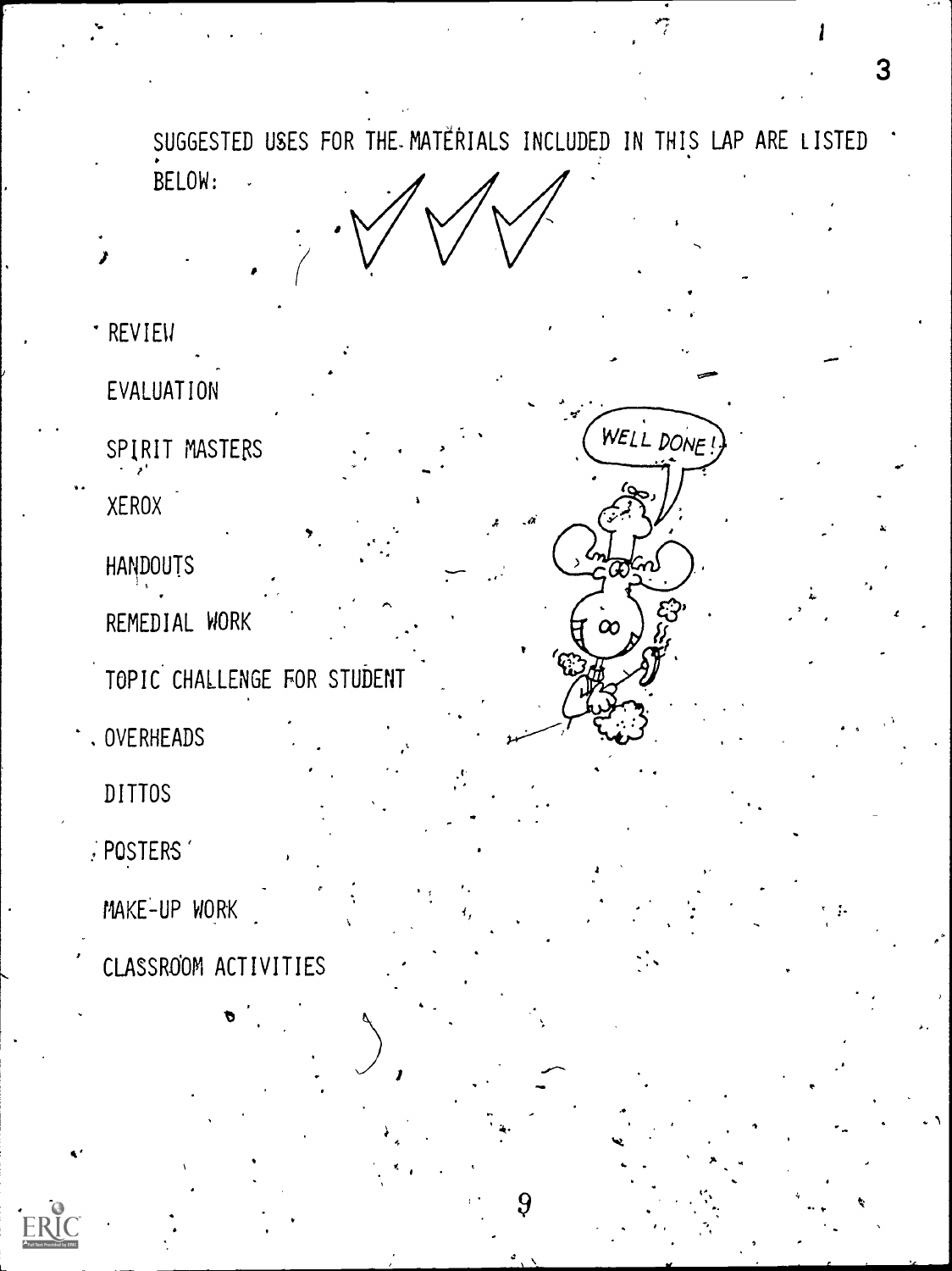#### INSTRUCTION SHEET

4

- 1. GIVE EACH STUDENT A' LAP.
- 2. HAVE EACH STUDENT READ THE LAP AND COMPLETE THE REVIEW SECTIONS.

THE STUDENT MUST GET EVERY QUESTION IN THE REVIEW SECTION 'CORRECT BEFORE CONTINUING ON TO'THE NEXT TOPIC, IF ALL.OF THE ANSWERS ARE NOT CORRECT) REPEAT THE SECTION OR TOPIC,

- WHEN THE LAP IS COMPLETED, THE LAP AND WORK SHEETS SHOULD BE TURNED  $\overline{3}$ . IN TO THE INSTRUCTOR, AND THE STUDENT SHOULD BE GIVEN THE FINAL LAP REVIEW, ^.
- $4.4$ . After all<sup>\*</sup> of the Final LAP Review Questions are answered correctly, THE STUDENT WILL RECEIVE A COMPLETION CARD. COMPLETION CARDS ARE INCLUDED IN THIS PACKET.

 $\sum_{i=1}^n \alpha_i = \sum_{i=1}^n \alpha_i$ 5, THE TIME FOR COMPLETING THE LAP WILL VARY WITH EACH STUDENT,

\*IF THE STUDENT DOES NOT ANSWER ALL OF THE QUESTIONS CORRECTLY, RETURN THE LAP TO THE STUDENT FOR FURTHER REVIEW. -

. .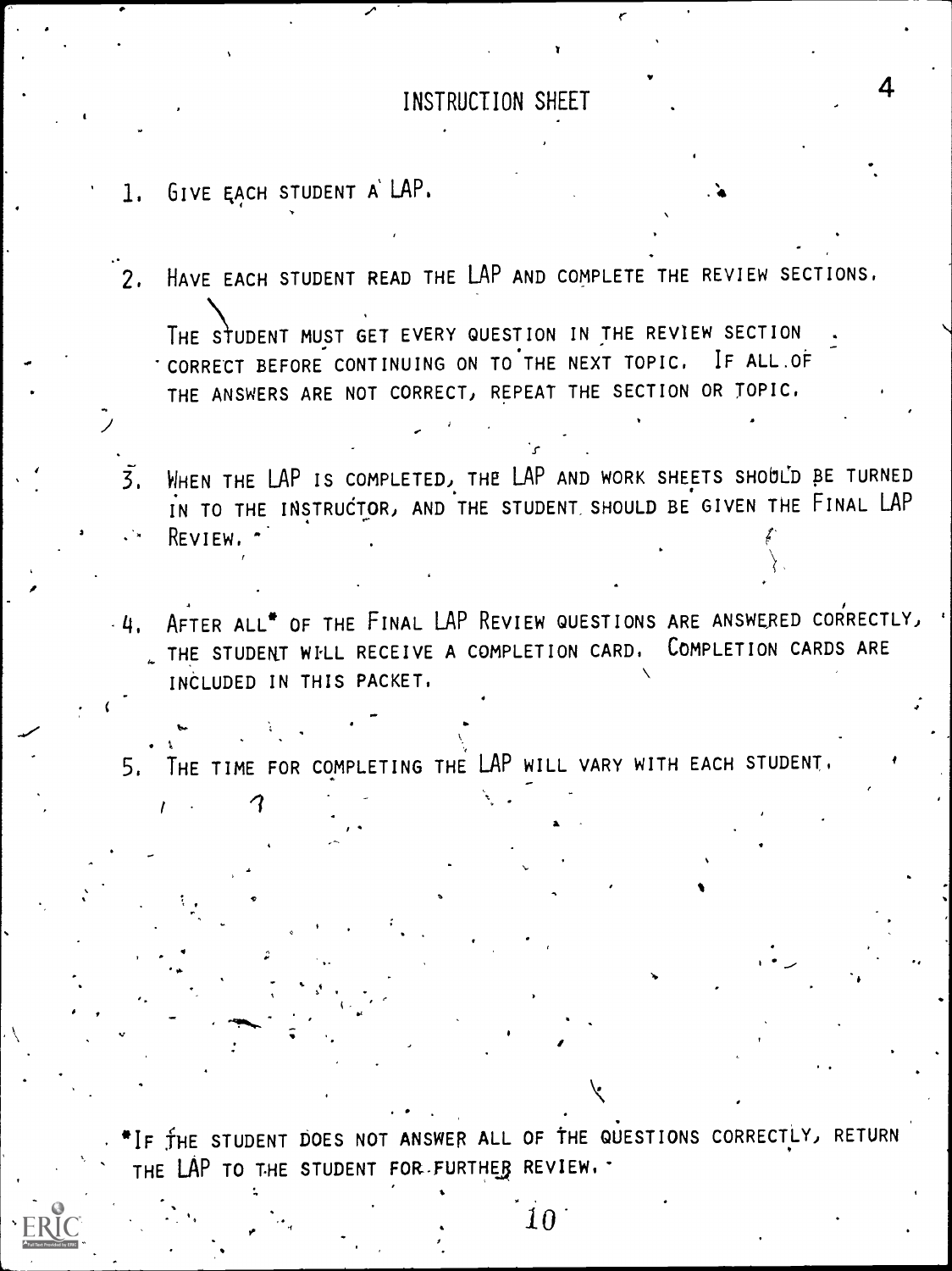|     |                                                                                                                                         |           | 5. |
|-----|-----------------------------------------------------------------------------------------------------------------------------------------|-----------|----|
|     | 'FINAL LAP REVIEW<br><b>NAME</b><br><b>GROOMING</b><br>DATE:                                                                            |           |    |
|     | ANSWER ALL QUESTIONS ON YOUR REVIEW WORK SHEET                                                                                          |           |    |
|     | ON YOUR REVIEW, WORK, SHEET, WRITE I IF THE STATEMENT IS MORE TRUE THAN<br>WRITE F IF THE STATEMENT IS MORE FALSE THAN TRUE.<br>FAL'SE. |           |    |
|     | $1.$ A PERSON'S PROFESSION IS A PRINCIPAL CALLING,<br>VOCATION, OR EMPLOYMENT.                                                          |           |    |
| 2.  | GOOD GROOMING IS NECESSARY BECAUSE IT MAINTAINS<br>PROFESSIONALISM.                                                                     |           |    |
| 3.  | GOOD GROOMING IS A REFLECTION OF A PERSON WHO<br>EATS WELL, EXCERCISES, AND GETS ADEQUATE REST.                                         | F.        |    |
| 4.  | A WELL-GROOMED PERSON DOES NOT NEED A DAILY BATH<br>OR THE USE OF. DEODORANT.                                                           |           |    |
| 5.  | A CLEAN MOUTH IS A SIGN OF A WELL-GROOMED PERSON,                                                                                       | $T' = F$  |    |
|     | به وبرکسب<br>. 6. TO MAINTAIN A HEALTHY SMILE, YOU SHOULD HAVE A<br>DENTAL CHECKUP AND AN ORAL PROPHYLAXIS TWICE A<br>YEAR.             |           |    |
|     | IF YOU WEAR A MOUSTACHE, IT SHOULD BE TRIMMED<br>AND CLEAN.                                                                             |           |    |
| 8.  | WHILE AT WORK, YOUR HAIR SHOULD NOT HAVE RIBBONS,<br>COMBS, BEADS OR ANY DECORATIVE ITEMS.                                              |           |    |
| 9.  | A WELL-GROOMED PERSON DOES NOT HAVE GREASE OR<br>DANDRUFF IN HIS OR HER HAIR.                                                           |           |    |
| 10. | WHILE AT WORK, YOUR HANDS SHOULD BE FREE OF ALL<br>STAINS.                                                                              | F         |    |
| 11. | IF NAIL POLISH IS USED, ANY COLOR IS ALL RIGHT IF<br>YOUR NAILS ARE SHORT.                                                              | F         |    |
| 12. | JEWELRY IS NOT PART OF YOUR UNIFORM.                                                                                                    |           |    |
| 13. | YOUR UNDERGARMENTS NEED NOT BE CHANGED DAILY.<br>11                                                                                     | $F \cdot$ |    |

 $\ddot{\phantom{0}}$ 

 $\frac{1}{\sqrt{2}}$ 

 $\ddot{\phantom{0}}$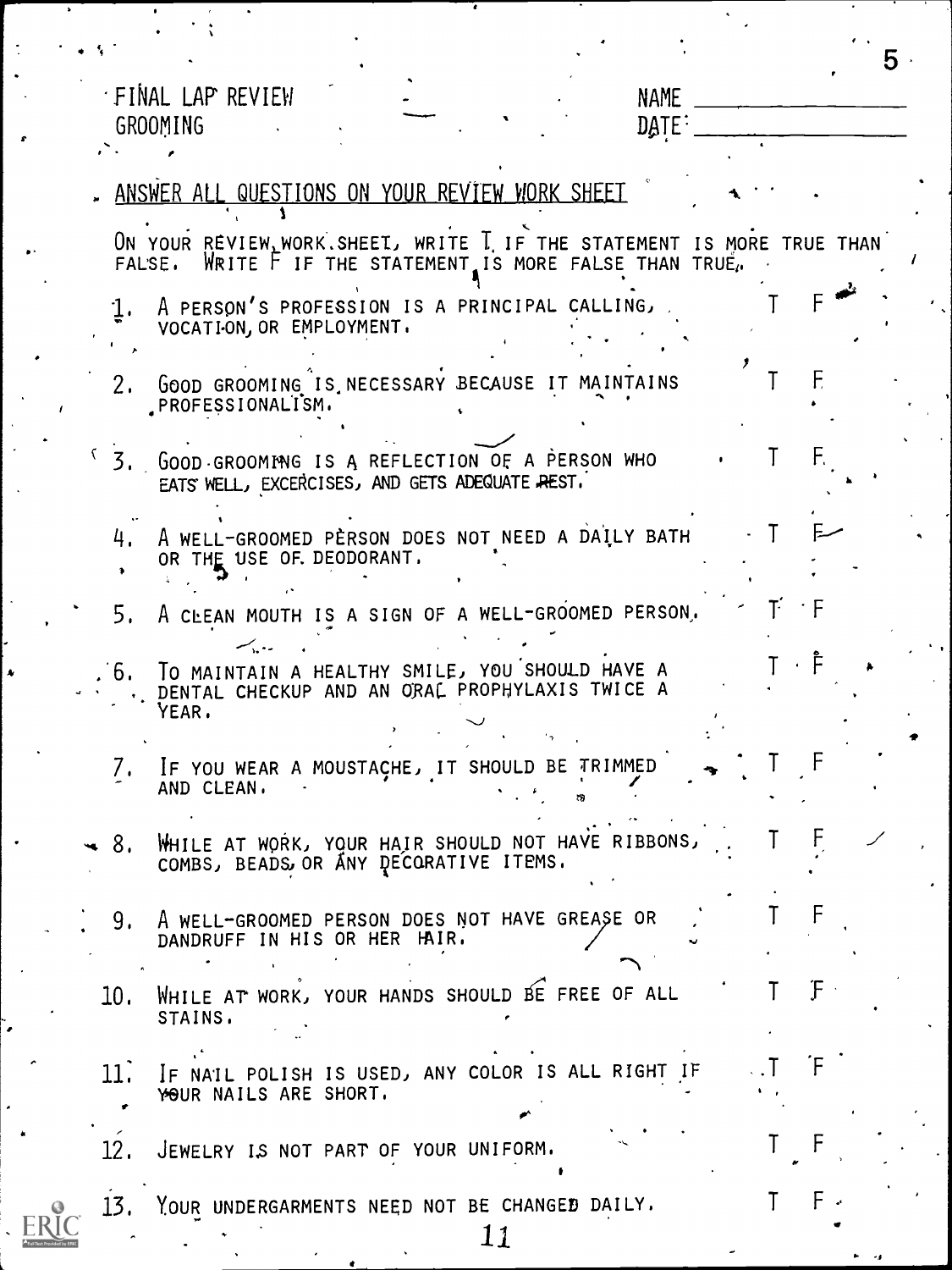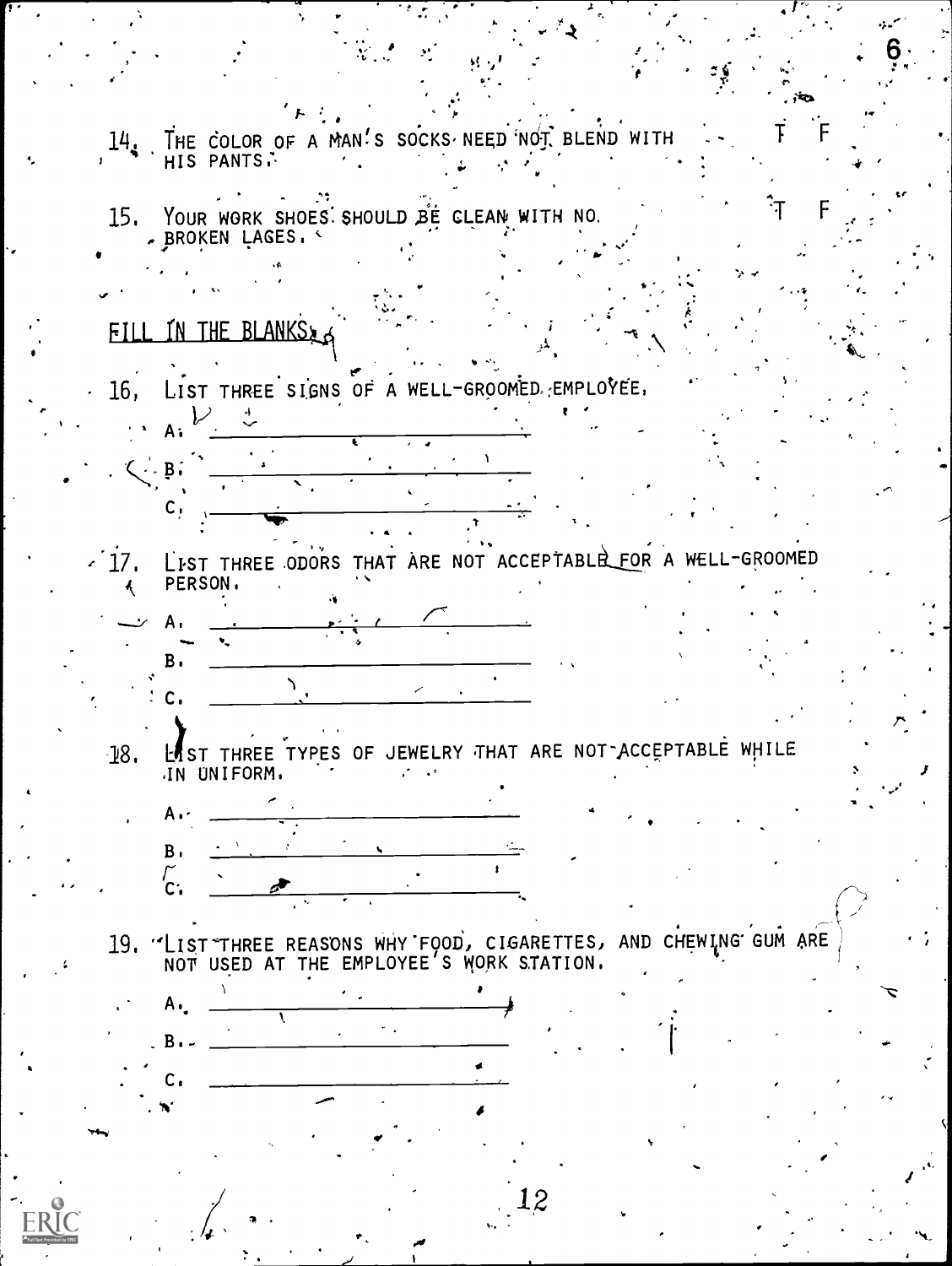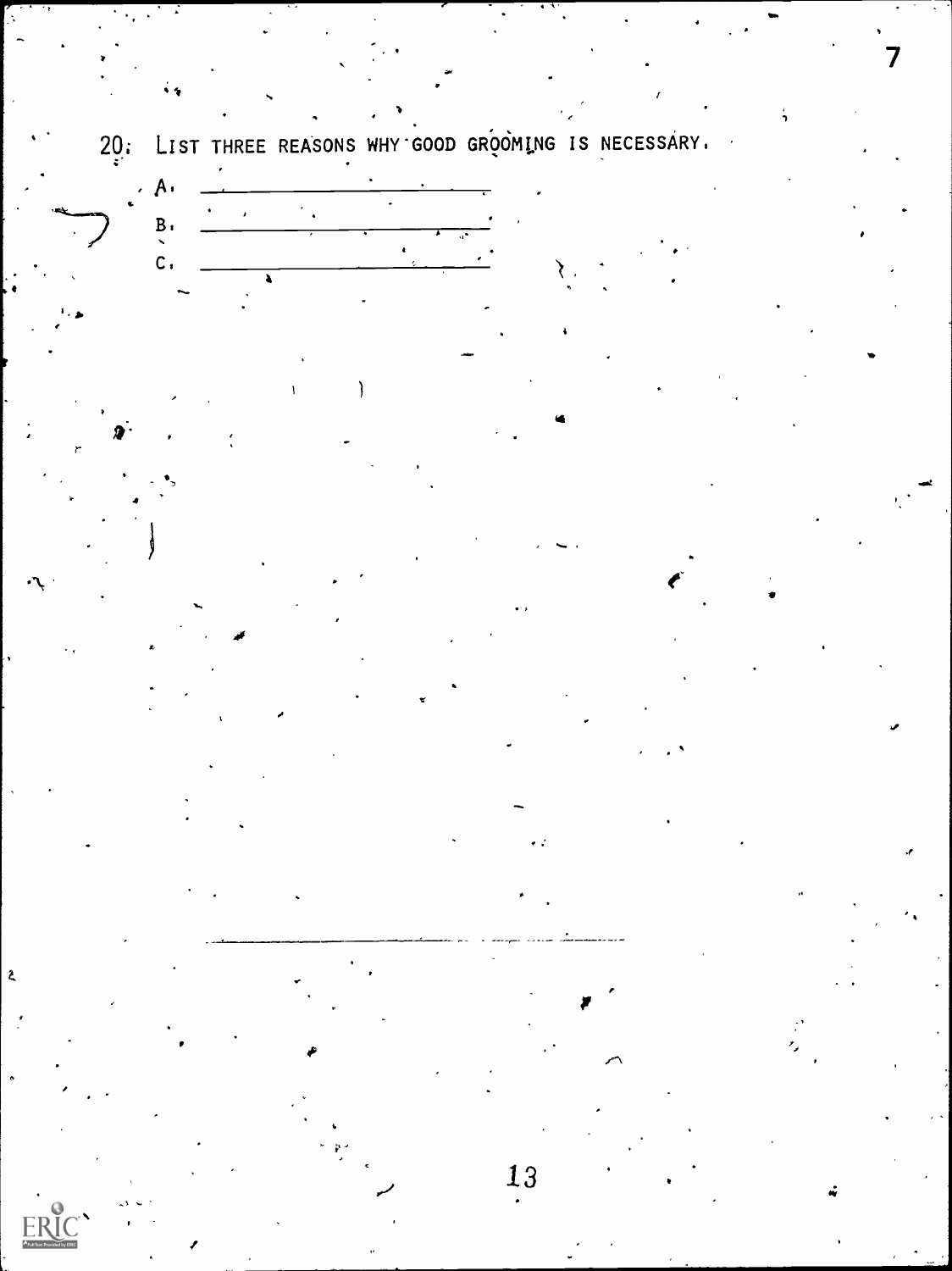|                    |                | ANSWER SHEET                                      | GROOMING LAP<br>FINAL REVIEW |     | 8                                                                                                                             |  |
|--------------------|----------------|---------------------------------------------------|------------------------------|-----|-------------------------------------------------------------------------------------------------------------------------------|--|
|                    |                | TRUE OR FALSE                                     |                              | 16. | CONTINUED                                                                                                                     |  |
|                    |                |                                                   |                              |     |                                                                                                                               |  |
| $\pmb{\mathsf{I}}$ | l.<br>2.<br>3. | TRUE<br>TRUE<br>TRUE                              |                              |     | CLEAN AND WRINKLE-FREE<br>UNIFORM<br>CLEAN UNDERWEAR<br>LIGHT OR WHITE HOSE<br>CLEAN SHOES AND SHOELACES<br>TRIMMED MOUSTACHE |  |
|                    | 41             | FALSE                                             |                              |     |                                                                                                                               |  |
|                    | 5.             | TRUE                                              |                              |     |                                                                                                                               |  |
|                    | 6.             | TRUE                                              |                              | 17. | (ANY THREE)                                                                                                                   |  |
|                    | 7.<br>8.       | TRUE<br>TRUE                                      |                              |     | CIGARS AND CIGARETTES<br>STRONG PERFUMES OR AFTERSHAVE<br>BODY ODORS                                                          |  |
|                    | 9.             | <b>TRUE</b>                                       |                              |     | MOUTH ODORS                                                                                                                   |  |
|                    | 10.            | TRUE                                              |                              |     |                                                                                                                               |  |
|                    | 11.            | FALSE                                             |                              | 18. | (ANY THREE)                                                                                                                   |  |
|                    |                |                                                   |                              |     | FLASHY EARRINGS                                                                                                               |  |
|                    | 12.            | TRUE                                              |                              |     | DANGLING EARRINGS                                                                                                             |  |
|                    | 13.            | FALSE                                             |                              |     | <b>NECKLACES</b>                                                                                                              |  |
|                    | 14.            | FALSE                                             |                              |     | DECORATIVE <sup>.</sup> PINS                                                                                                  |  |
|                    | 15.            | TRUE                                              |                              |     | CHARMS,                                                                                                                       |  |
|                    |                |                                                   |                              |     | <b>FLOWERS</b>                                                                                                                |  |
|                    |                |                                                   |                              | 19. | (ANY THREE)                                                                                                                   |  |
|                    |                | FILL IN THE BLANKS                                |                              |     | TOBACCO ODOR                                                                                                                  |  |
|                    | 16.            | $\text{(ANY} \text{ THE} \text{ THE} \text{ THE}$ |                              |     | IMPOLITE ·                                                                                                                    |  |
|                    |                |                                                   |                              |     | DRINKS MAY BE SPILLED.                                                                                                        |  |
|                    |                | CLEAN HAIR<br>LIGHT MAKEUP                        |                              |     | WELL-GROOMED PEOPLE DO NOT<br>CHEW GUM WHILE WORKING.                                                                         |  |
|                    |                | <b>CLEAN MOUTH</b>                                |                              |     |                                                                                                                               |  |
|                    |                | SIMPLE HAIRSTYLE                                  |                              | 20. | (ANY THREE)                                                                                                                   |  |
|                    |                | NO JEWELRY                                        |                              |     | HELPS YOU TO GET A JOB                                                                                                        |  |
|                    |                | HAIR OFF THE COLLAR                               |                              |     | HELPS YOU TO KEEP A JOB                                                                                                       |  |
|                    |                | DEODORANT USED<br>NO PERFUMES OR AFTERSHAVE       |                              |     | RECEIVE PEER ACCEPTANCE                                                                                                       |  |
|                    |                | CLEAN SHORT NAILS                                 |                              |     | MAINTAIN PROFESSIONALISM                                                                                                      |  |
|                    |                |                                                   |                              |     | NOT OFFENSIVE TO OTHERS                                                                                                       |  |

**ERIC** 

 $\breve{~}$ 

 $\ddot{\phantom{0}}$ 

 $\triangle$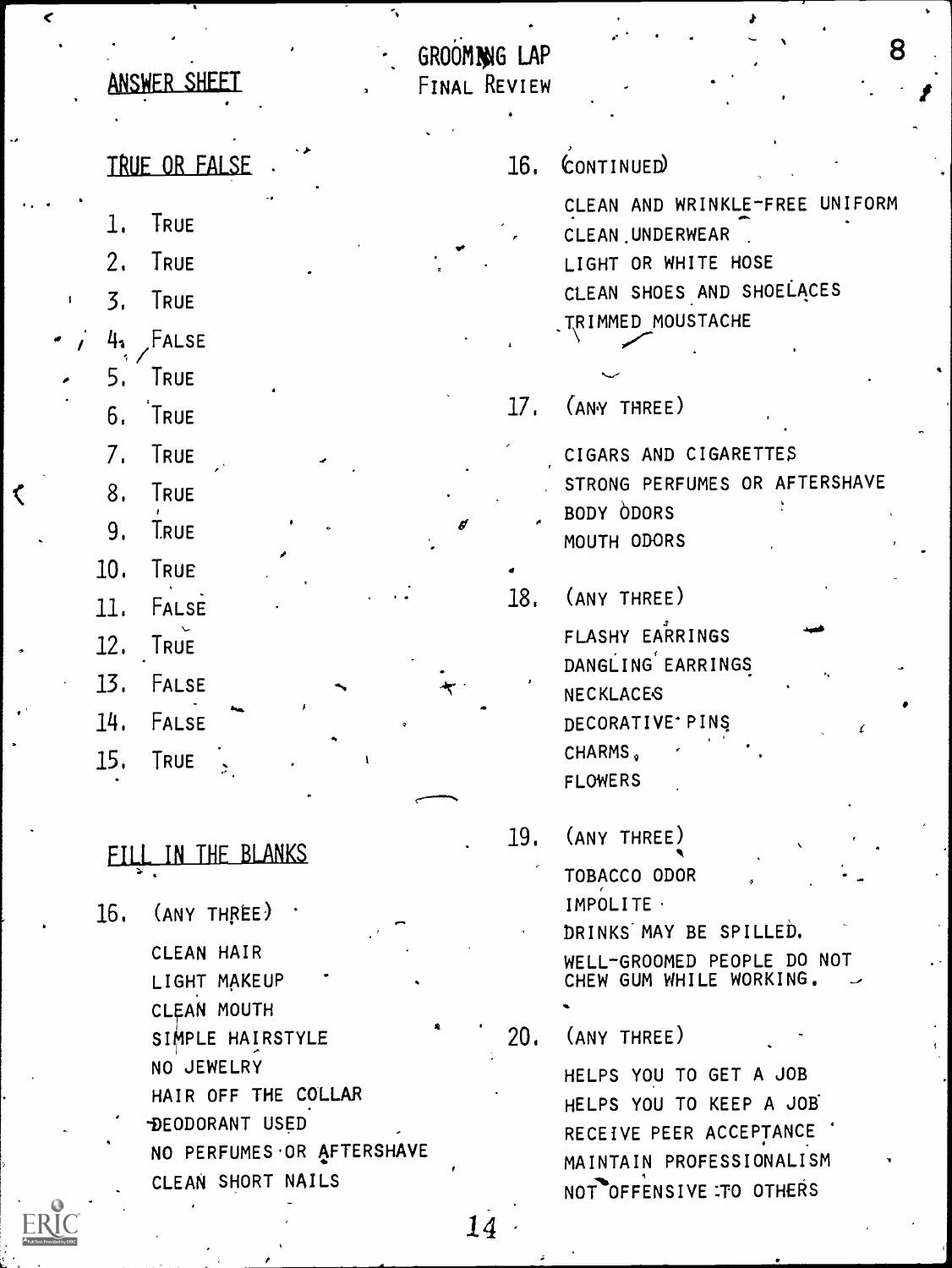FIND THE HIDDEN WORD

ho,

|                                           | ั้ ใ               |                     |                    |              |              |                                 |                         |              |              |             |                 |              |                         |              |              |                |              |              |              |  |
|-------------------------------------------|--------------------|---------------------|--------------------|--------------|--------------|---------------------------------|-------------------------|--------------|--------------|-------------|-----------------|--------------|-------------------------|--------------|--------------|----------------|--------------|--------------|--------------|--|
| $\overrightarrow{0}$ $\overrightarrow{P}$ |                    |                     |                    |              |              | A B A A S L O U C H E D A C F H |                         |              |              |             |                 |              |                         |              |              |                |              | $H + J$      |              |  |
|                                           | $Z_A$ A            |                     |                    |              |              | Y X E F G A A B H Y G K         |                         |              |              |             |                 |              |                         | $\mathsf{U}$ | $\mathbf{I}$ | $\mathbf{I}$   | D            | E            | B            |  |
| $\mathsf{C}$                              |                    | $D$ $E \cdot K$     |                    |              |              | Z D T C Z J B A R X             |                         |              |              |             |                 |              |                         | H            | $I$ $H$      |                | $\mathsf{F}$ | $\mathsf{G}$ | U            |  |
| K                                         |                    | $L$ $A^+$ $M$       |                    | $\mathbf{B}$ |              | U B E C N D G E E               |                         |              |              |             |                 |              |                         |              |              | C F J O        |              | $\mathsf{P}$ | $\mathsf{T}$ |  |
| $\mathsf{X}$                              | $\mathsf{T}$       | <b>W</b>            | W                  | $\mathbf{V}$ |              | N O S                           |                         | M            | $\mathbf{I}$ | L E         |                 | $\mathsf{A}$ | $\mathsf{P}$            | $\mathsf{S}$ | $\mathbf{I}$ | K              | $\mathsf{R}$ | Q            | Τ            |  |
| L                                         | $V - Y$            |                     | $X$ L              |              |              | W V B                           |                         | $\mathbf{B}$ | $\mathsf{L}$ |             | N O S           |              | $\mathbf 0$             | $\mathsf C$  | K            | $\mathsf S$    | W            | G            | $\mathbf 0$  |  |
| $\, {\bf B}$                              | 0                  | D                   | Y                  |              |              | O D O R M                       |                         |              |              |             | P Q A Y         |              | $-$ G                   | Z            | S            | $\mathbf{Y}$   | X            | U            | N            |  |
| M                                         | C                  | $\mathbf B$         | C                  | ${\sf N}$    | D            | $\mathbf{N}$                    | $\overline{\mathbf{0}}$ | E            | E            |             | $D$ $C \cdot H$ |              | $\mathbf{D}$            | E            | F            | $\mathsf{G}$   | H            | M            | $\mathsf S$  |  |
| ${\sf N}$                                 | $\cdot$ N          | M                   | $\mathsf{A}$       | G            |              | L O K K                         |                         |              |              |             |                 |              | M J C A H I K J I       |              |              |                |              | $\mathsf{C}$ | M            |  |
| $\mathsf R$                               | $\mathbf 0$        | $\mathsf{P}$        | $\pmb{\mathsf{Q}}$ | N            | $\mathsf{N}$ | M                               |                         |              |              |             |                 |              | E F F G L I H Y'Z       |              |              | $R / \sqrt{S}$ |              | H            | $\mathbf{I}$ |  |
| U                                         | N                  | $S \cdot H$         |                    |              |              | AVENOGDIRT                      |                         |              |              |             |                 |              |                         | Y, S         |              |                | $H$ 0        | E            | S            |  |
| 0                                         | $\mathsf T$        | U                   | $\mathsf{A}$       | $\mathbf{I}$ |              | $U$ T, I                        |                         | $\mathbf{B}$ | $\mathsf{L}$ | $A$ C       |                 | K            | H                       | E.           | $\mathsf{A}$ | D              |              | $S$ W        | S            |  |
| $\mathsf{Z}$                              | $\pmb{\mathsf{O}}$ | T                   |                    |              |              | L L P Q S R                     |                         |              | $\mathbf Q$  |             | N S T R         |              |                         | $U \wedge X$ |              | W              | $\mathsf{V}$ | $\mathbf{I}$ | $\mathbf I$  |  |
| $\boldsymbol{\mathsf{A}}$                 | $\, {\bf B}$       | $\overline{U}$      |                    |              |              | IS OP Q C D D E F V P Q         |                         |              |              |             |                 |              |                         |              |              | ${\mathsf G}$  | H            | Ņ            | N            |  |
| $\mathbf D$                               | $\mathbf{I}$       | $\overline{R}$      |                    |              |              | T Y N A I L S R L               |                         |              |              |             |                 |              | K Q X V                 |              |              | $\bigcup$      | $\mathbf{I}$ | G            | G            |  |
| P                                         |                    |                     |                    |              |              | K J O T R S W G                 |                         |              | A U          |             | D Y U           |              |                         | E W          |              | $\mathsf E$    | $\mathsf{L}$ | $\mathsf{R}$ | Y            |  |
| Q                                         | $M - V$            |                     |                    |              |              | $S$ $W^2$ $V$ $V$ $Y$           |                         |              |              | N O F C     |                 | N            | $\overline{\mathbf{0}}$ | P R Q        |              |                | $R_{\nu}$ S  |              | $\mathsf T$  |  |
| $\mathsf R$                               | G                  | $\mathsf{L}$        | $\mathbf{I}$       |              |              | $V$ $Z$ $F$ $E$ $D$             |                         |              |              | $C$ $F$ $B$ |                 |              | $A$ $Z$ $Y$             |              | $\mathsf{X}$ | V W            |              | W            | U            |  |
| $\mathsf{S}$                              |                    | $N \cdot I \cdot S$ |                    | $\mathbf{J}$ | M            | $\mathbf D$                     |                         | $I \t R$     | T            | Y           | $\sf U$         | ${\sf N}$    | $\mathbf D$             | $\mathsf E$  | Ŕ            | W              | E            | Ą            | R            |  |

LONG NAILS **GUM CHEWING** NO SOCKS GAUDY JEWELRY DIRTY SHOES NO SMILE . UNSHAVEN **BLACKHEADS** DIRTY UNDERWEAR SLOUCHED DANDRUFF BUTTONS MISSING GREASY HAIR DIRTY NAILS LACES BROKEN **UALITOSIS** BODY ODOR 15

9

 $N_{O_f}$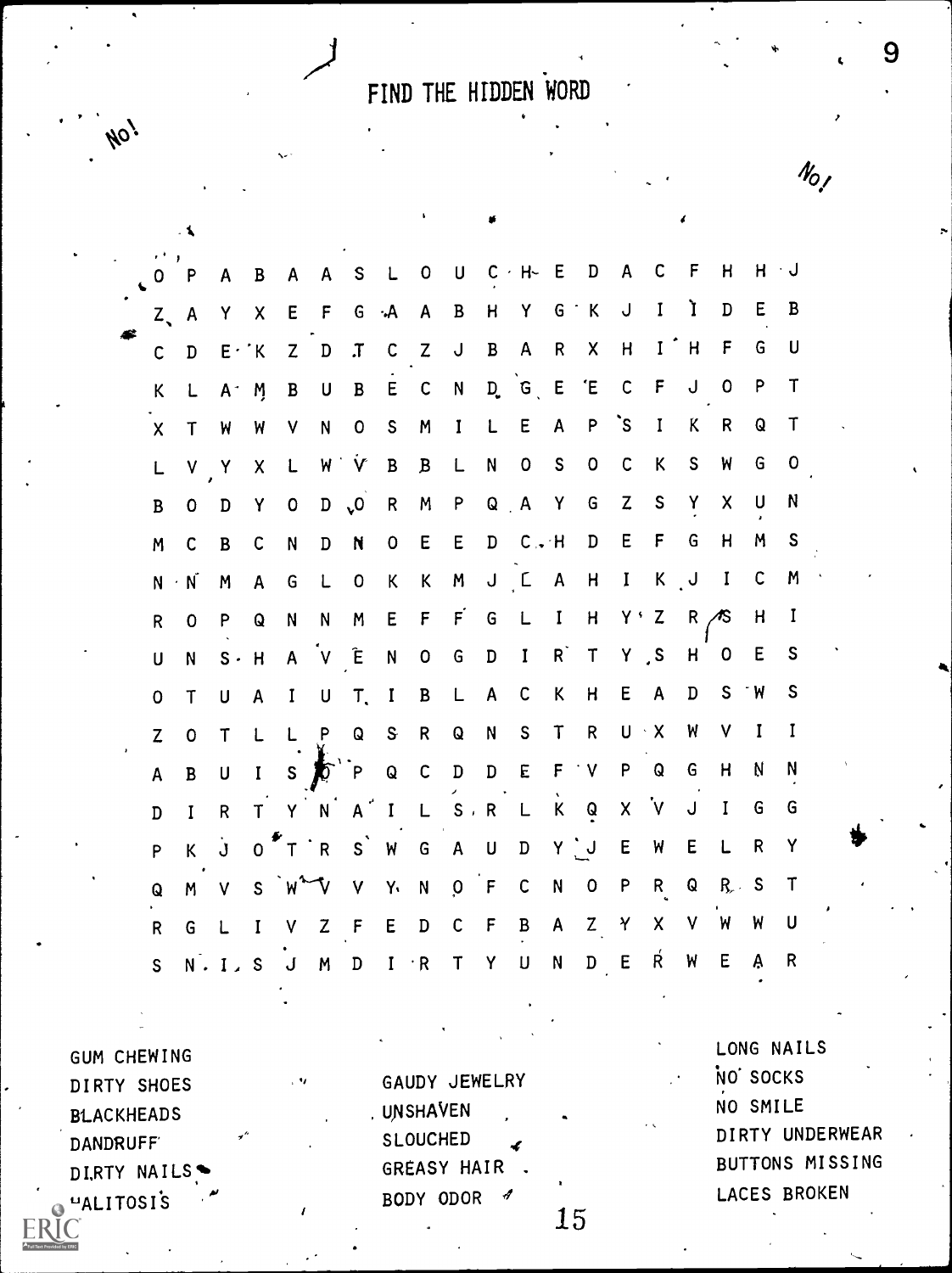### FIND THE HIDDEN WORD.

#### ANSWER KEY

| 0                         | P           | A   | $\, {\bf B}$ | A            | A           | ļs           |              | $\mathbf 0$        | U           | $\mathsf{C}$ | $\overline{\mathsf{H}}$ | E            | $\mathbf{D}$            | Α              | C           | F                       | $\mathsf{H}$              | н            | J                  |
|---------------------------|-------------|-----|--------------|--------------|-------------|--------------|--------------|--------------------|-------------|--------------|-------------------------|--------------|-------------------------|----------------|-------------|-------------------------|---------------------------|--------------|--------------------|
| $\mathbf{Z}$              | A           | Υ   | X            | E            | F           | G            | A            | Ά                  | B           | H            | Υ                       | G            | Κ                       | J              | I           | I                       | D                         | E            | B                  |
| $\mathsf{C}$              | . D         | E   | Κ            | Z            | D           | $\mathsf T$  | $\mathsf{C}$ | ٠z                 | J           | B            | A                       | R            | Χ                       | H              | I           | H                       | F                         | G            | U                  |
| . K                       | L           | A   | M            | $\, {\bf B}$ | U           | B            | E            | C                  | N           | D            | G                       | E            | E                       | $\mathsf{C}$   | F           | J                       | $\mathbf 0$               | P            | $\mathsf T$        |
| $\boldsymbol{\mathsf{X}}$ | $\mathsf T$ | W   | W            | ٧            | Ν.          | $\mathbf 0$  | $\mathsf{S}$ | M                  | $\mathbf I$ | Ł            | E                       | A            | P                       | S              | I           | К                       | $\mathsf{R}$              | Q            | Τ                  |
| L                         | V           | Y   | X            |              | W           | $\mathsf{v}$ | B            | B                  | L           | N            | $\mathbf 0$             | $\mathsf S$  | $\overline{0}$          | $\mathsf{C}$   | К           | $\overline{\mathsf{s}}$ | W                         | G.           | 0                  |
| l B                       | $\mathbf 0$ | D   | Y            | 0            | D           | $\mathbf 0$  | R            | M                  | P           | Q            | A                       | Y            | G                       | Z              | S           | Y                       | $\boldsymbol{\mathsf{X}}$ | U            | N                  |
| M                         | C           | B   | C            | N            | D           | N            | 0            | E                  | E           | $\mathbf D$  | $\mathsf{C}$            | H            | D                       | E              | F           | G                       | H                         | M            | S                  |
| N                         | N           | M   | A            | G            | L           | 0            | Κ            | K                  | Μ           | J            | L                       | A            | Н                       | I              | $K_{\perp}$ | J                       | I                         | $\mathsf{C}$ | M                  |
| $\mathsf R$               | 0           | P   | Q            | N            | N           | M            | E            | F                  | F           | G            | L                       | $\mathbf I$  | н                       | Υ              | Z           | R                       | S                         | H            | I                  |
| U                         | N           | S   | H            | A            | ٧           | Έ            | N            | 0                  | G           | D            | I                       | $\mathsf R$  | $\mathsf T$             | Υ              | S           | Н                       | $\mathbf 0$               | E            | S                  |
| $\mathbf 0$               | $\mathsf T$ | ្ងប | A            | Ī            | U           | $\mathsf T$  | I            | $\, {\bf B}$       | $\cdot$ L   | A            | $\mathsf{C}$            | К            | $\overline{\mathsf{H}}$ | $\overline{E}$ | Ā           | $\overline{\mathbf{D}}$ | $\overline{s}$            | W            | $\mathsf{s}$       |
| Z                         | 0           | T   | Ŀ            | L            | P           | Q            | S            | R                  | Q           | N            | S                       | $\mathbf{T}$ | R                       | U              | X           | W                       | V                         | $\mathbf{I}$ | I                  |
| A                         | B           | U.  | I            | S            | $\mathbf 0$ | P            | Q            | $\mathsf{C}$       | D           | D            | $\mathsf E$             | F            | ٧                       | P              | Q           | G                       | Η                         | N            | N                  |
| $\mathbf D$               | $\mathbf I$ | R   | T            | Y            | N           | А            | $\mathbf I$  | $L^{\overline{z}}$ | sļ          | R            | L                       | К            | Q                       | X              | ٧           | J                       | I                         | G            | $\boldsymbol{\xi}$ |
| P                         | K           | J   | 0            | $\mathsf T$  | ${\sf R}$   | ${\sf S}$    | W            | G                  | A           | U            | $\mathbb D$             | Υ            | J                       | E              | W           | E                       | L                         | $\mathsf R$  | Y                  |
| Q                         | M           | ٧   | S            | W            | V           | V.           | Y            | N                  | 0           | F            | $\mathsf{C}$            | $\mathsf{N}$ | $\mathbf 0$             | P              | R           | Q                       | R                         | S            | $\mathsf T$        |
| $\mathsf R$               | G           | L   | I            | $\vee$       | Z           | F            | E            | D                  | $\cdot$ C   | F            | $B^{'}$                 | A            | Z                       | Υ              | X.          | V                       | W                         | W            | U                  |
| $\mathsf S$               | N           | I   | S            | J            | M           | D            | I            | $\mathsf R$        | Τ           | Υ            | U                       | N            | D                       | E              | R           | W                       | $\epsilon$                | A            | $\mathsf{R}$       |

 $\Theta$ 

ERIC

 $16<sub>1</sub>$ 

 $10.$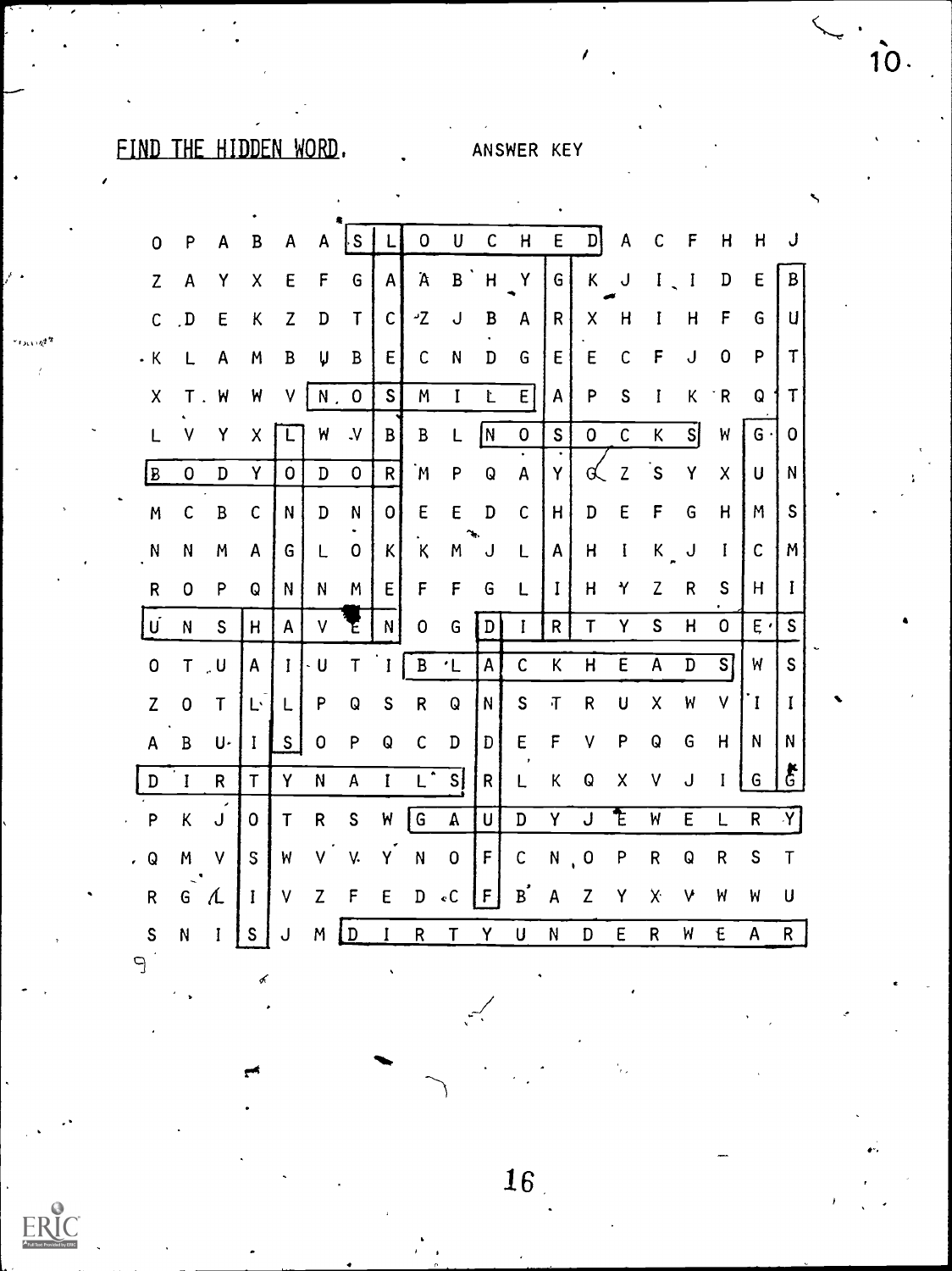#### k . GROOMING LAP

# SUGGESTED ACTIVITIES

| 1. GUEST SPEAKERS <sup>*</sup> TO DEMONSTRATE THEIR SKILLS ON GROOMING:                                         |
|-----------------------------------------------------------------------------------------------------------------|
| DEMONSTRATE MAKEUP<br>A.<br>HOW TO DRESS (CHARM SCHOOL)<br>B <sub>1</sub><br>NAIL CARE<br>$C_{\bullet}$         |
|                                                                                                                 |
| 2. "JOB INTERVIEW." THE STUDENTS DRESS FOR CLASS AS IF THEY WERE                                                |
| GOING TO A JOB INTERVIEW.                                                                                       |
| 3. HAVE STUDENTS DEMONSTRATE THE PROPER DRESS FOR ON THE JOB.                                                   |
| 4. SKITS--ON HOW AND HOW NOT TO DRESS FOR A JOB.                                                                |
| 5. SPOT INSPECTION--IF STUDENTS WEAR UNIFORMS TO CLASS, GIVE POINTS<br>OR A GRADE ON HOW WELL THEY ARE GROOMED. |
|                                                                                                                 |
| S. GAMES--FIND THE HIDDEN WORD.                                                                                 |
| <b>RESOURCES</b>                                                                                                |
|                                                                                                                 |
| MOVIES<br>"How Do I Look" (COLOR 8 MIN.) MOTIVATIONAL RESOURCES, 1973                                           |
| "YOUR HAIR AND SCALP" (COLOR 13 MIN.). BFA, 1964                                                                |
| "YOUR JOB INTERVIEW " (COLOR 7 MIN.) CREATIVE SERVICES                                                          |
| "YOUR MOUTH"<br>BFA, 1972<br>(COLOR 16 MIN.)                                                                    |
| BFA, 1964<br>"YOUR SHIN"<br>(COLOR 15 MIN.)                                                                     |

#### 17



MERCHANDIZING DEPARTMENTS IN STORES OR MERCHANDISING INSTRUCTOR:

ŧ,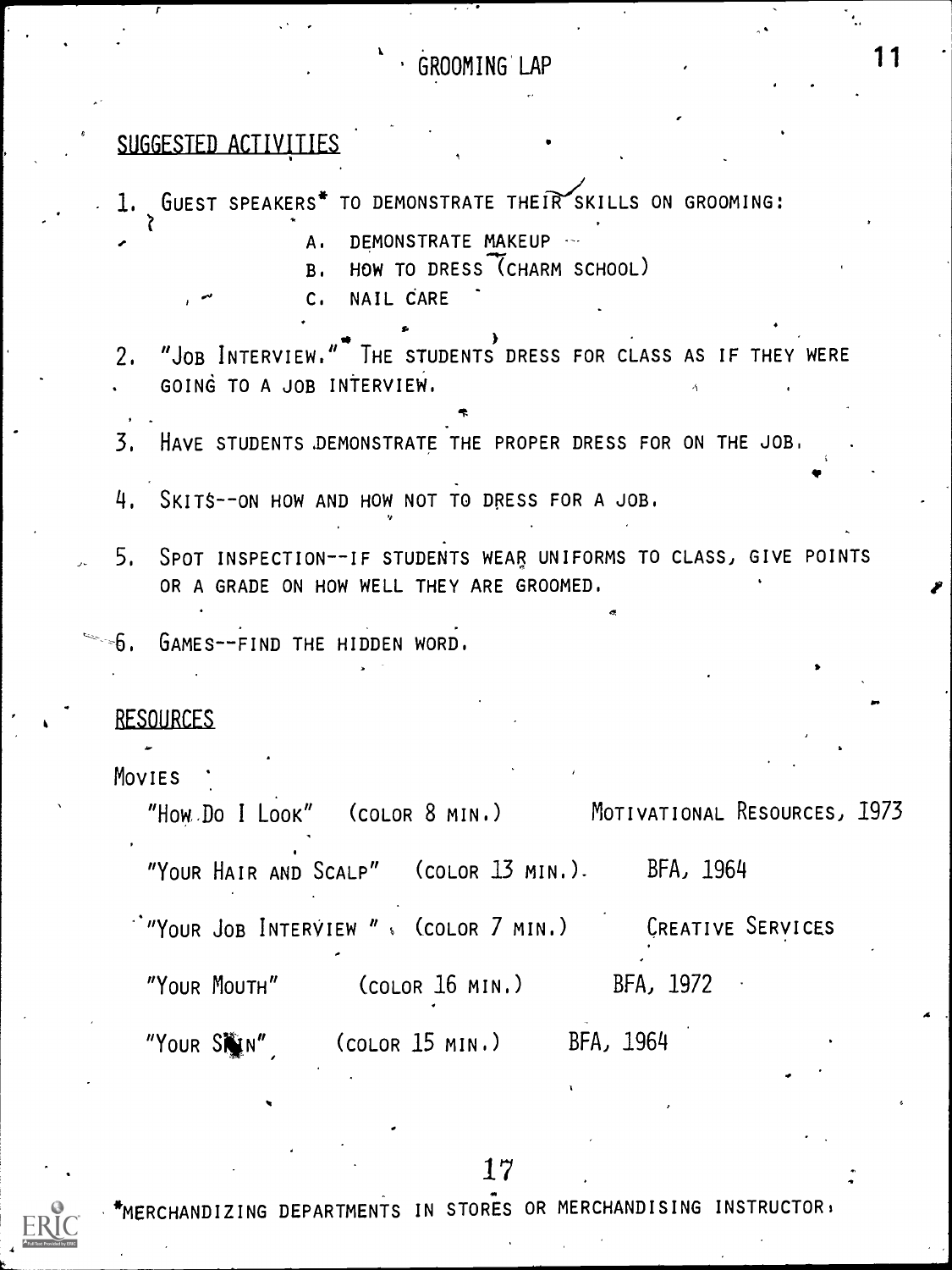#### RESOURCES

COMMUNITY

 $\mathbf{A} = \mathbf{A} \mathbf{A} + \mathbf{A} \mathbf{A} + \mathbf{A} \mathbf{A} + \mathbf{A} \mathbf{A} + \mathbf{A} \mathbf{A} + \mathbf{A} \mathbf{A} + \mathbf{A} \mathbf{A} + \mathbf{A} \mathbf{A} + \mathbf{A} \mathbf{A} + \mathbf{A} \mathbf{A} + \mathbf{A} \mathbf{A} + \mathbf{A} \mathbf{A} + \mathbf{A} \mathbf{A} + \mathbf{A} \mathbf{A} + \mathbf{A} \mathbf{A} + \mathbf{A} \mathbf{A} + \mathbf{A$ 

LOCAL DEPAŘTMENT STORES (GUEST SPEAKERS) AMERICAN DAIRY COUNCIL

ROP CENTERS.

AMERICAN DENTAL ASSOCIATION, LOCAL CHAPTER LOCAL CHARM SCHOOLS

I.

TELEPHONE COMPANY

BEAUTY SCHOOLS

#### COMPLETION CARDS

STUDENT COMPLETION CARDS ARE PROVIDED FOR THE INSTRUCTOR TO.

ISSUE TO THE STUDENTS AS AN INDICATOR OF SUCCESSFUL

COMPLETION OF THE LAP.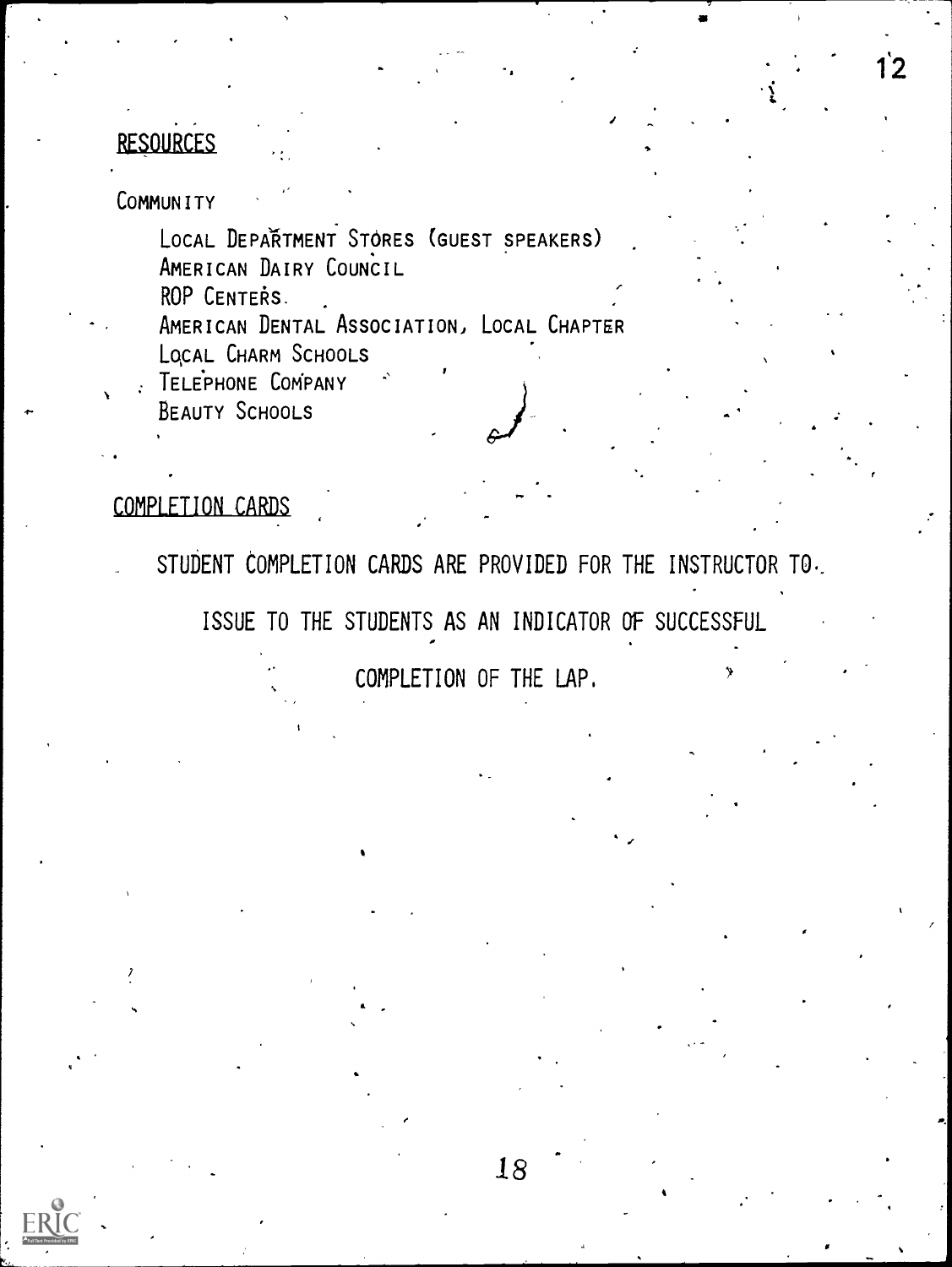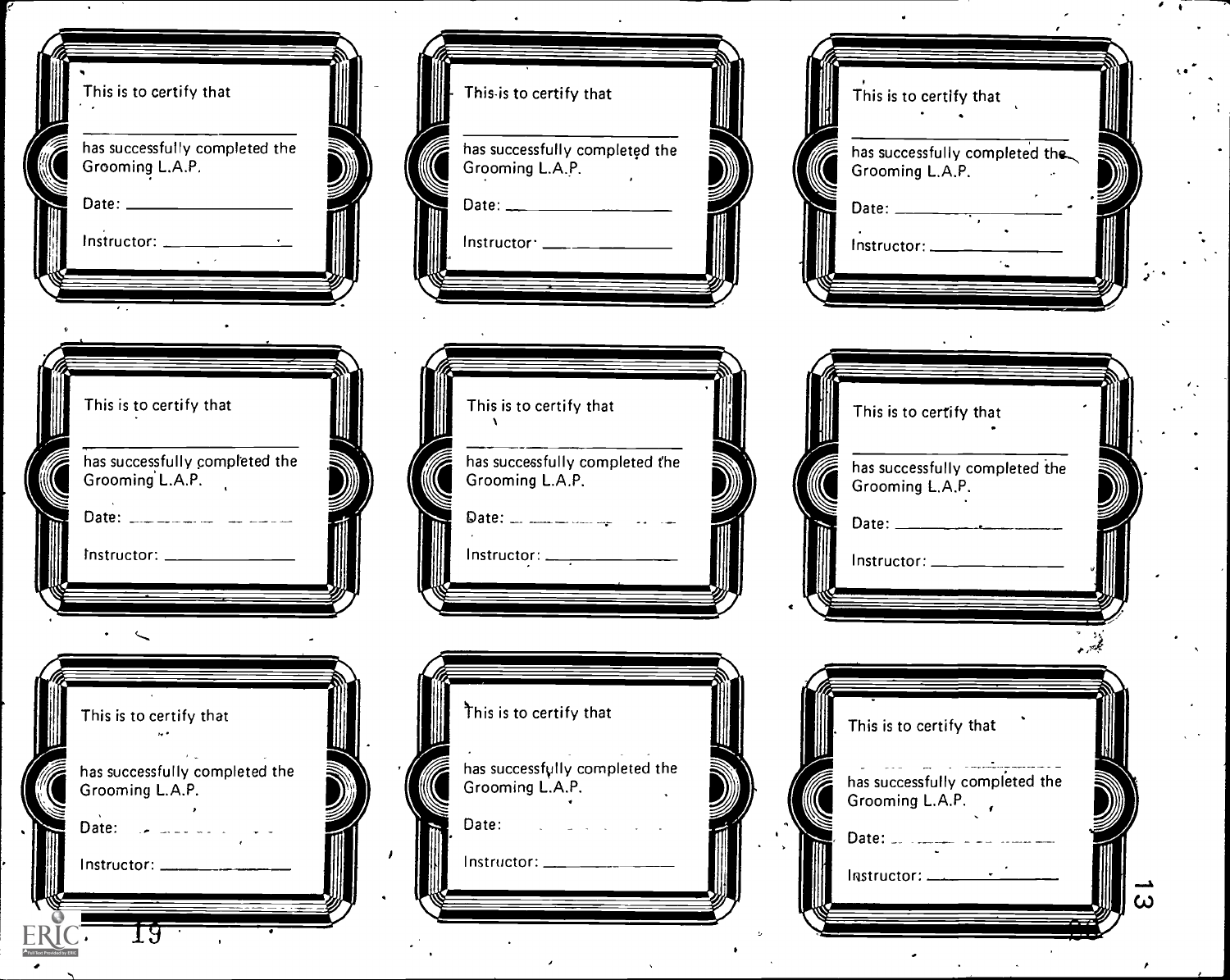# YOUR VERY OWN WORK SHEET

ſ

ER

 $21.$